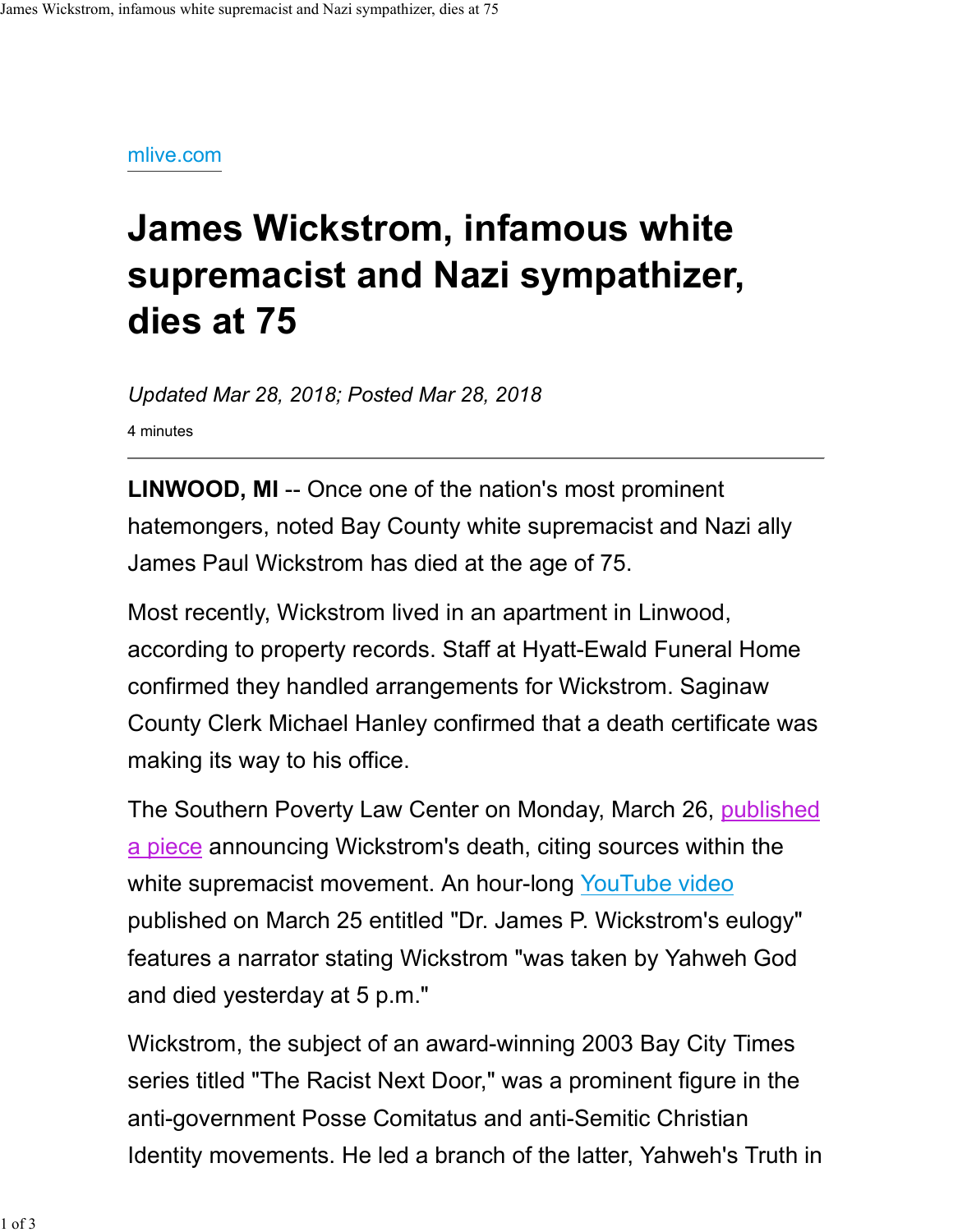Linwood, preaching that Jews are the descendants of the biblical Eve and the Devil.

"Wickstrom was one of the biggest promotors of hate and violence against Jews and blacks Bay County has ever seen," said Sandra Rogers, executive director of the Temple Beth Israel in Bay City. "It was really bad. He wanted Jews and blacks killed. He would actually say that.

"It was unbelievable he lived so close," she continued. "He was one of the worst in the United States."

Wickstrom was born in Munising in the Upper Peninsula. He was recruited into the Posse Comitatus movement in 1975, at which time he worked as a salesman for Snap-On Tools. By the early 1980s, he was spreading the movement's doctrine across the Midwest and the Great Plains, according to the Southern Poverty Law Center.

"An effective and bombastic speaker, Wickstrom raged against Jews, the U.S. government, banks, the Trilateral Commission and other nefarious forces that he believed were bent on destroying the livelihood of farmers," the SPLC reported. "Although many rejected Wickstrom's hateful ideology, thousands of frustrated farmers, their friends and family members accepted the idea their financial problems were caused by greater powers beyond their control."

In February 1984, Wickstrom appeared on "The Phil Donahue Show," spouting Posse Comitatus rhetoric and defending thenfugitive Gordon Kahl, who murdered two U.S. marshals in 1983.

Wickstrom served two prison stints. In 1984, he was sentenced to 13.5 years on two convictions of impersonating a public official. In 1990, he was convicted of counterfeiting currency and illegally